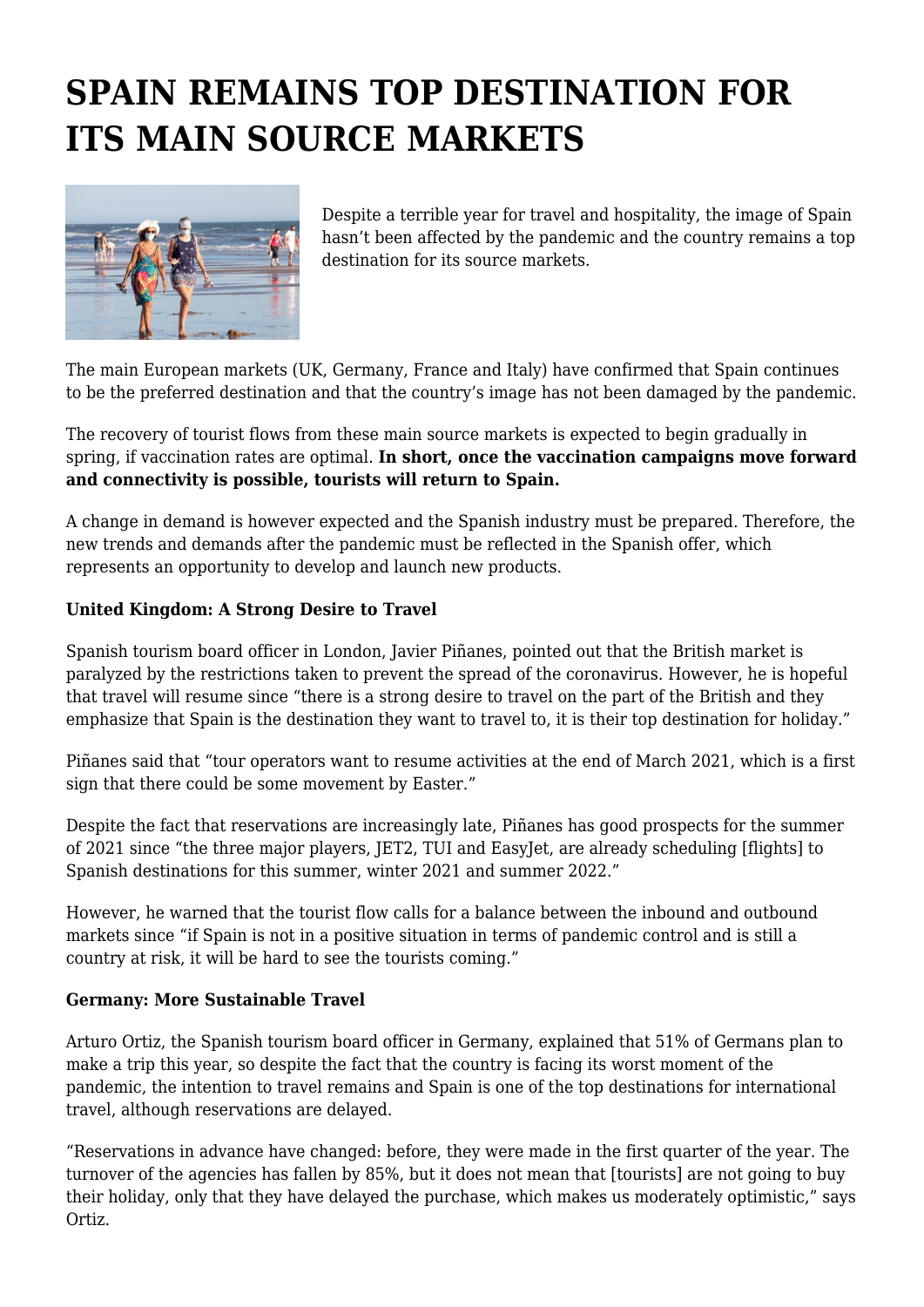The sun-and-beach offer is and will continue to be what the Germans look for, but one adapted to social changes, especially sustainability. For this reason, German tour operators have included more independent accommodations in the 2021 catalogues.

According to Ortiz, the most favorable prospects would be for Christmas, but always depending on school holidays, so that "the next possible recovery is the summer months, with school holidays lasting 4 to 6 weeks and an average duration of 11-12 days".

## **Top Destination for France**

Spain has become the first international destination in 2020 for France, given its geographical proximity and cross-border travel, said Tatiana Martínez, Spanish tourism board officer in Paris. This agrees with the fact that "French tourists like to travel by car and 60% of them enter Spain by road."

While France is currently betting on domestic tourism, "more than 70% of French tourists plan to make an international trip as soon as the health situation allows it, and the decision factors will be having their own vehicle, the health security, mandatory CRP tests, and flexibility in cancellation policies. The French tourist will demand more sustainable, individual and inclusive trips, and at first, they will opt for close destinations," explained Martínez.

For the officer, "Spain has not lost its appeal or image" in the French market. This means that in the last part of the year there has been a rising demand towards Spain, translated into sales in the Canary Islands.

On the other hand, Martínez says that neither the public nor French professionals show disapproval of the negative CRP test requirement to travel to Spain. "For the public, it is a health protection measure" adds Martínez.

## **Italy: Reactivation in Summer**

In recent years, Italy has established itself as the fourth-largest source of tourists to Spain, with a continuous growth trend. However, the pandemic saw a steep fall as the Italian government asked citizens to travel within their own country, explains Isabel Garaña, Spanish tourism board officer in Milan.

"Due to the important Italian travel restrictions and the incentive for domestic tourism, the shortterm forecasts are not good," she adds.

However, for Garaña there is hope because according to data from the Italian Federation of Travel & Tourism Enterprises (FIAVET), "destinations such as Spain could be reactivated for the summer, as long as the health situation turns favorably," although she points out that "the true recovery in demand could start from September."

Regarding travel trends to Spain, Garaña admits that they are "trips to immerse in the culture of the place, nature trips, adventure sports, cycling, trekking and trips that seek a total disconnection, and long stays for smart working (digital nomads)."

## **Calm in the Face of Brexit**

As for the official exit of the United Kingdom from the European Union in January 2021 and the coming into force of a new framework of political and commercial relations, experts ask the tourism industry to stay calm because the repercussions should be minimal. **The major issues, which are**